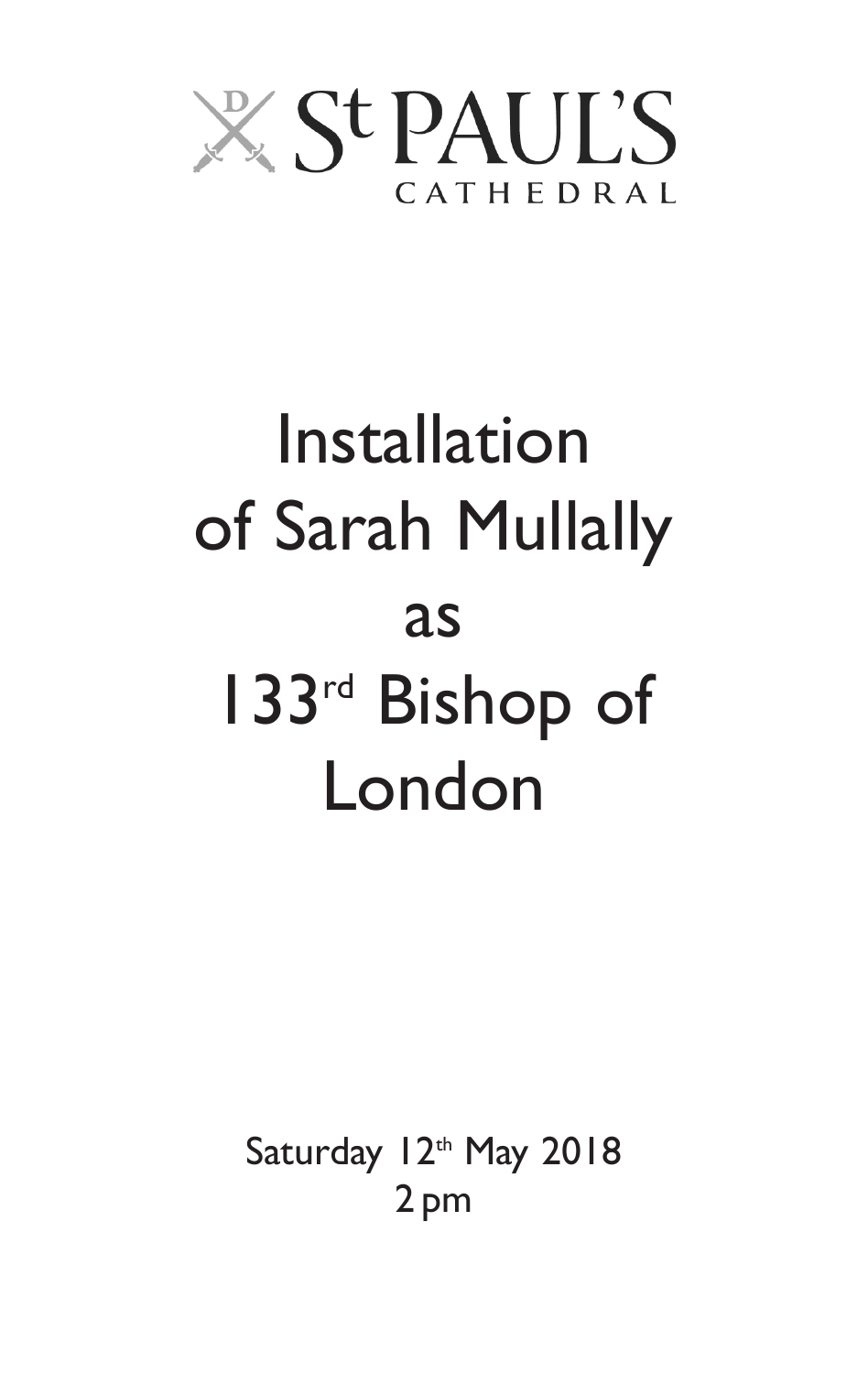# WELCOME TO ST PAUL'S CATHEDRAL

We are a Christian church within the Anglican tradition (Church of England) and we welcome people of all Christian traditions as well as people of other faiths and people of little or no faith. Christian worship has been offered to God here for over 1400 years. By worshipping with us today, you become part of that living tradition. Our regular worshippers, supported by nearly 150 members of staff and a large number of volunteers, make up the cathedral community.

We are committed to the diversity, equal opportunities and personal and spiritual development of all who work and worship here because we are followers of Jesus Christ. We are a Fairtrade Cathedral and use fairly traded communion wine at all celebrations of the Eucharist. This order of service is printed on sustainably-produced paper. Thank you for being with us today. If you need any help, please ask a member of staff. Please be assured of our continuing prayers for you when you go back to your homes and places of worship.



As you prepare for worship, please be sensitive to the needs of those around you who may wish to pray quietly. Please switch off mobile telephones and do not use photographic, video or recording equipment at any time.

Material from Common Worship is included in this service and is copyright © The Archbishops' Council. All hymns covered by the Christian Copyright Licensing have been reproduced under CCL Licence no. M270640.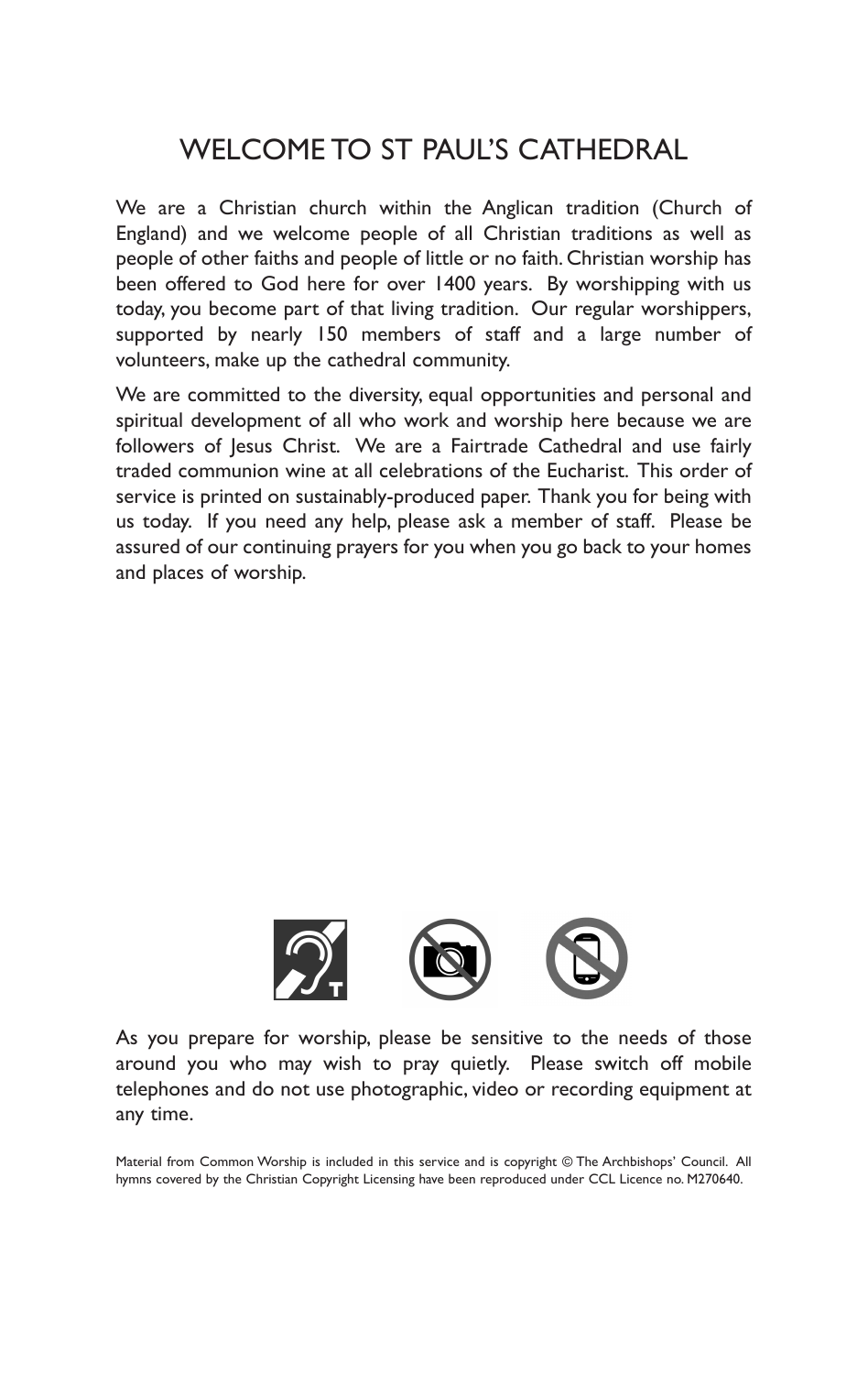# The Archbishop's Charge

At the Confirmation of her election at St Mary-le-Bow on 8<sup>th</sup> March 2018, the Archbishop of Canterbury gave this charge to Bishop Sarah:

*To Our well-beloved sister in Christ, Sarah, now Bishop of London, Greeting.*

*I recall to you God's mission entrusted by Christ to his Church to proclaim God's kingdom, to heal the sick and to make disciples of all nations. As the Crown Nominations Commission considered prayerfully and carefully the call of the new Bishop of London to share the historic and eternal gospel with a changing world and city, and to encourage Christians in their witness so that more people become disciples of Jesus Christ, they discerned an especial sense of urgency around tasks and ministries which are among those I now set before you, to guide you as you prepare to take up your new office.*

*Through your own life of obedience, prayer, study of scriptures and discipleship in the service of Christ, you will nurture your own spiritual life in Christ and inspire others;*

*You will lead the diocese in growth and depth of discipleship in Christ and, harnessing the potential of the area scheme, galvanise and develop the mission of God across all the churches of the Church of England in the diocese. You will give close attention especially to growing lay and ordained vocations, engagement with young people and schools, ministry and mission to the marginalized, and the representation of people with disabilities;*

*You will reach out to an ethnically diverse population, dismantle barriers to effective mission and integration and encourage the voices of Black, Asian and Minority Ethnic people in their lay and ordained presence in diocesan activity and leadership;*

*You will lead a theologically diverse diocese in its commitment to live as one body in Christ, recognising and valuing its diversity of people and church traditions;*

*You will deepen partnerships with secular authorities, with the City of London, with business and civic leaders, demonstrating the authority of God and inspiring them with the love of Christ;*

*Obedient to the command of Christ you will seek to work as one with other Christian leaders and be a visible advocate for the marginalized in word and deed;*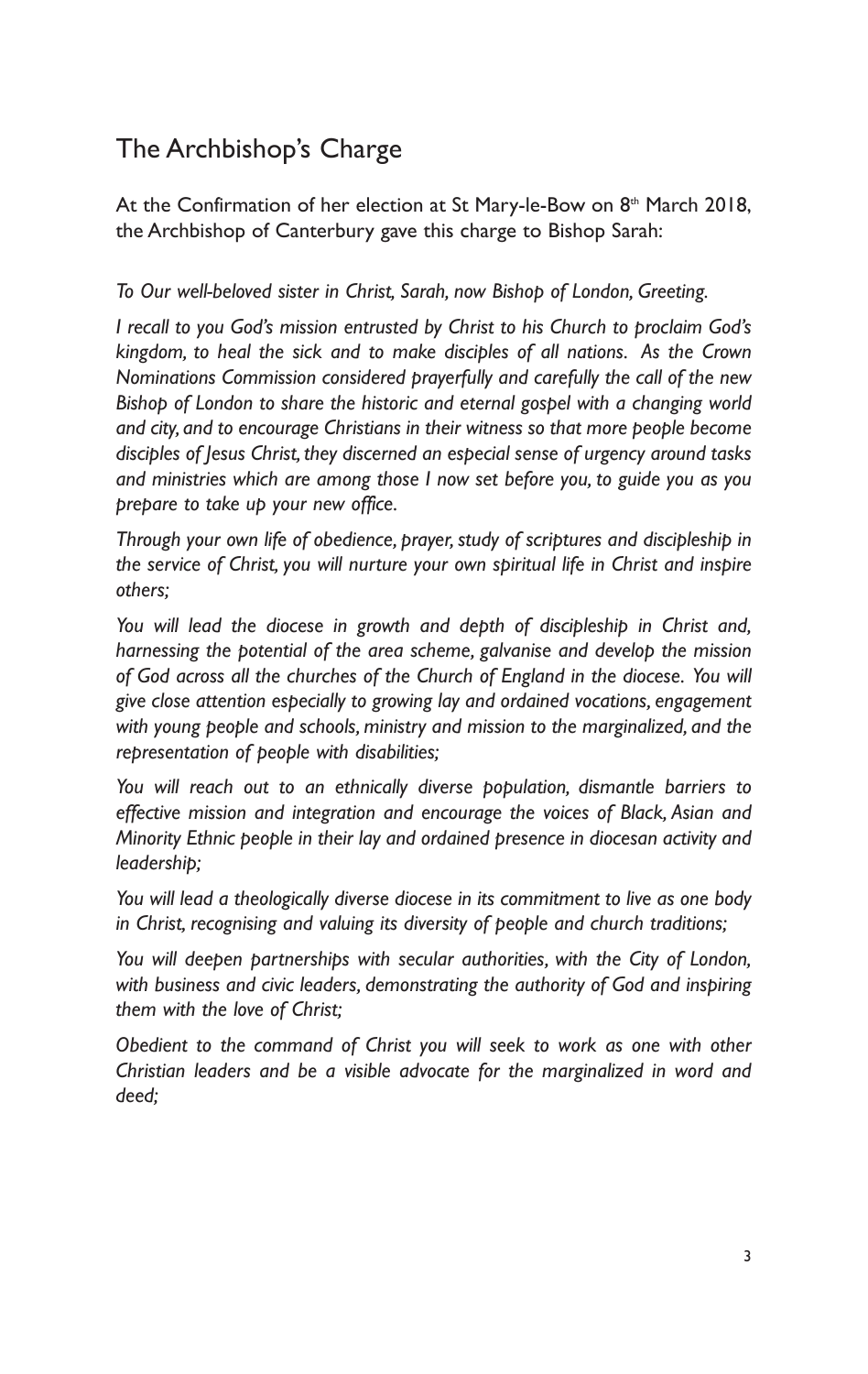*Conscious of the wonderful diversity of London you will seek to work closely with all faith leaders, witnessing together God's compassion for the poor, and acting with generosity of spirit and loving hospitality;*

*You will lead the Church strategically and sustainably so that a challenging vision and agenda can be delivered;*

*You will pay especial attention to the safeguarding of children and vulnerable adults, ensuring that the culture and practice of the Diocese of London and Province of Canterbury result in a Church that is safe, truthful and transparent;*

*and*

*You will work closely with the Archbishop of Canterbury in his leadership of the Province of Canterbury in mission and will encourage your fellow bishops as they lead the dioceses and churches of the Province in faithful discipleship of Christ and service to the communities.*

*So may the Lord of heaven, who gives you the will to undertake these things, give you also the strength to perform them; and by his divine providence may his holy angels succour and defend you on earth; and may his Grace and Blessing be with you at all times. Amen.*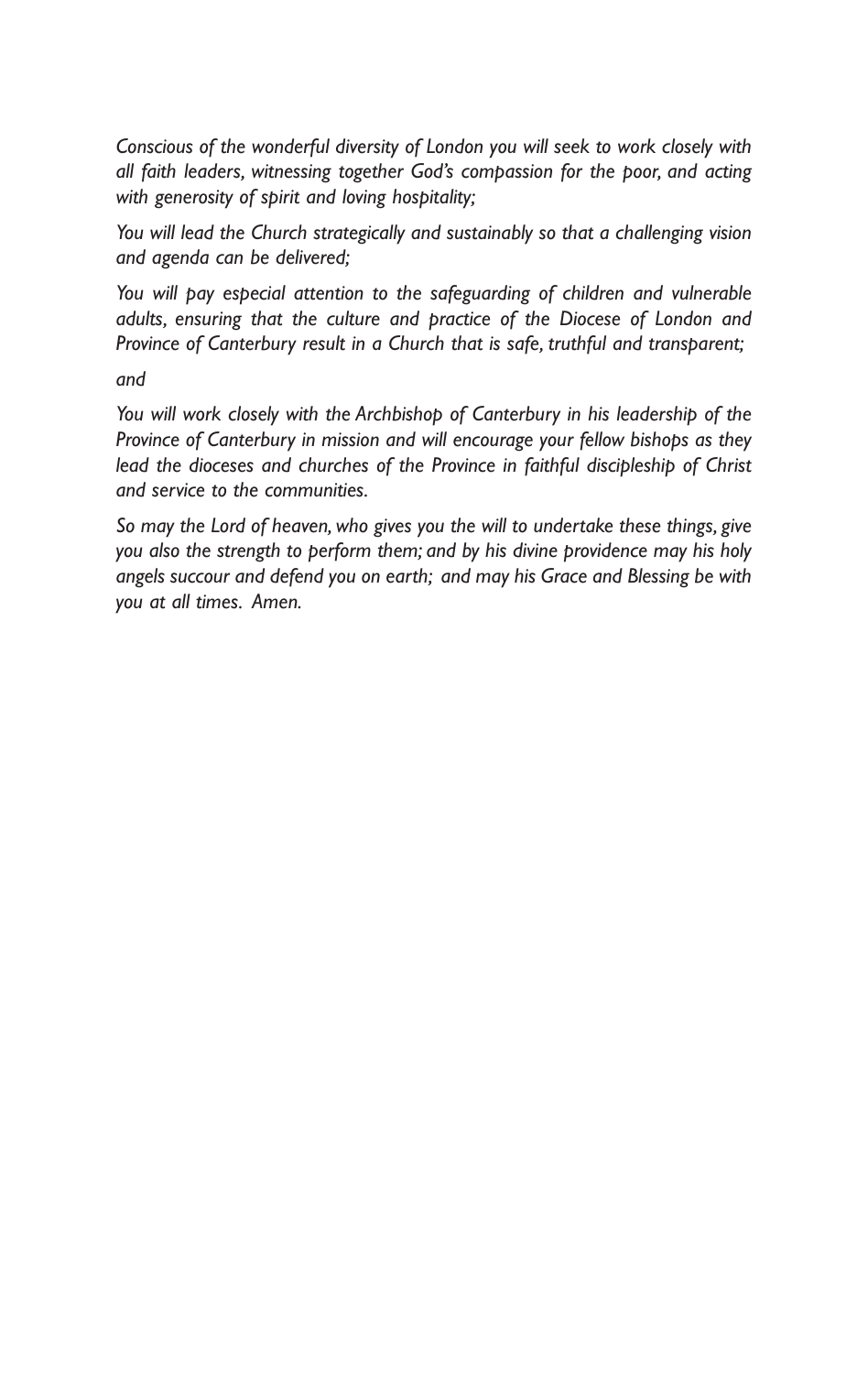The Cathedral Choir is directed by Andrew Carwood, Director of Music. The Organ is played for the service by Simon Johnson, Organist and Assistant Director of Music, and before the service by Nicholas Freestone, Acting Sub-Organist and James Orford, Organ Scholar.

## Organ music before the service

| Prelude and Fugue in C major (BWV 547) | Johann Sebastian Bach<br>$(1685 - 1750)$ |
|----------------------------------------|------------------------------------------|
| <i>Impromptu</i>                       | Louis Vierne (1870-1937)                 |
| Venus                                  | Gustav Holst (1874-1934)                 |
| Paraphrase on "Ave Maris Stella"       | Kerensa Briggs (b.1991)                  |
| Grand Chœur in D major (Op. 18 No 1)   | Alexandre Guilmant (1837-1911)           |
| Andante in F major                     | Samuel Sebastian Wesley (1810-76)        |
| Fantasie-Impromptu                     | Walter Alcock (1861-1947)                |
| Nun danket alle Gott (Op. 65)          | Sigfrid Karg-Elert (1877-1933)           |

*At 1.30 pm, the Common Council and the Aldermen of the City of London arrive at the North Transept Door and make their way to their places in the Quire.*

*At 1.40 pm, the clergy and lay ministers of the Diocese of London move from St Faith's Chapel in the Crypt to their places in the South and North Transepts.*

*At 1.40 pm, the Masters and Prime Wardens of the livery companies process from St Dunstan's Chapel to their places in the Quire.*

*At 1.45 pm, representatives of world faiths and representatives of Christian denominations and the bishops of the Province of Canterbury process from the Dean's Aisle to their places under the Dome.*

*At 1.50 pm, the Lord Mayor arrives at the North Transept Door and is escorted to his place in the Quire.*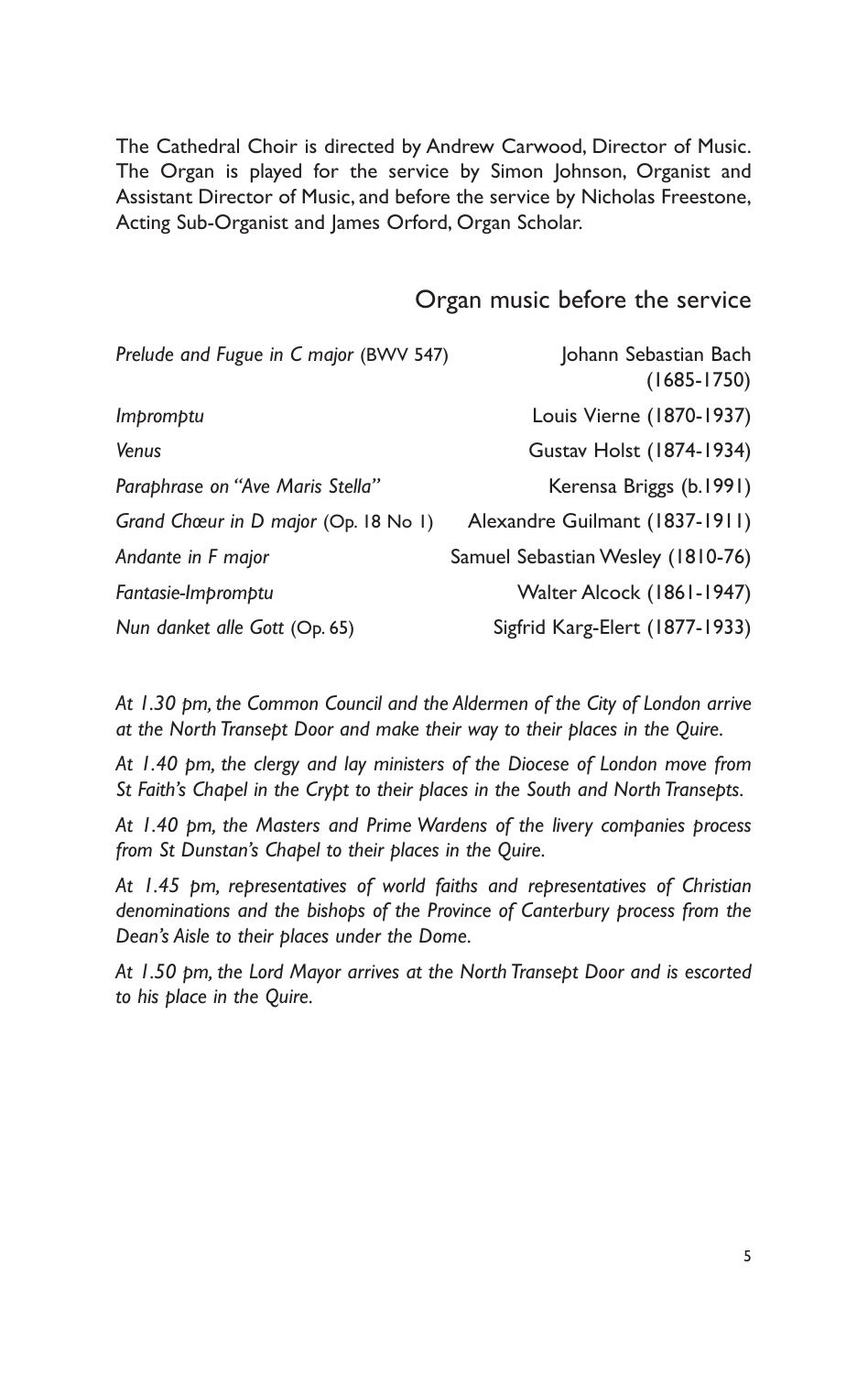*At 1.55 pm, the congregation stands and turns to face the west end of the Cathedral as the following procession makes its way there.*

AVirger

The Crucifer and Acolytes

The Cathedral Choir

The Minor Canons

The Priest Vicar

AVirger

The Chapter of Exeter Cathedral

The Bishop of Exeter

AVirger

The Chairs of the Houses of Laity and Clergy

AVirger

The College of Canons

AVirger

The Archdeacons and Bishops of the Diocese of London

The Vesturer

The Archdeacon of Canterbury

The Provincial Registrar

AVirger

The Registrar

The Chapter

The Chancellor of the Diocese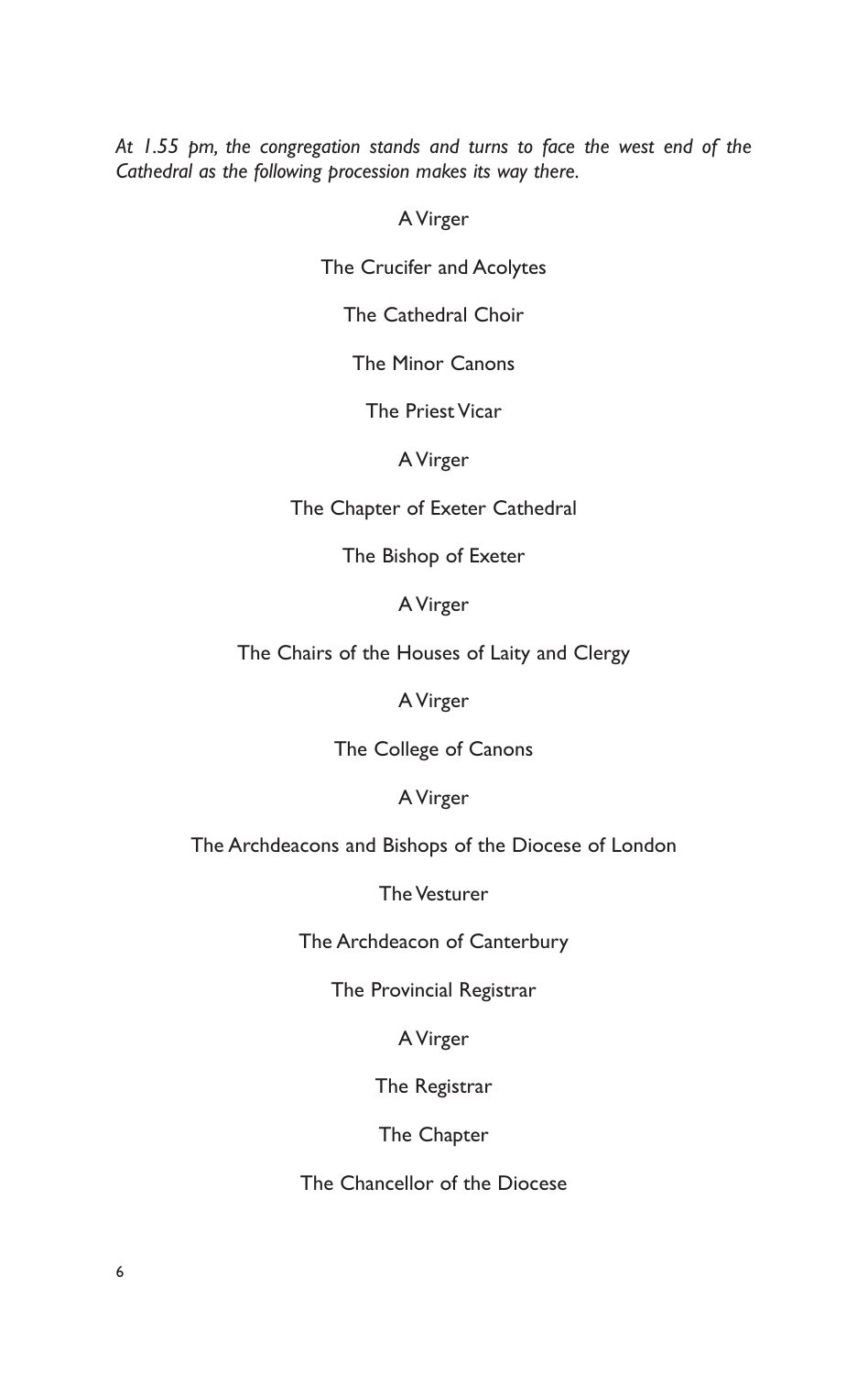# **ORDER OF SERVICE**

*The congregation is asked to join in all texts printed in* **bold***.*

## Welcome and Bidding

*The Very Reverend Dr David Ison, Dean, says*

Blessed be God, Father, Son and Holy Spirit. **Blessed be God's kingdom, now and for ever. Amen.**

There is one body and one spirit. **There is one hope to which we are called.**

One Lord, one faith, one baptism, **One God and Father of all.**

Brothers and sisters in Christ, welcome to this Cathedral Church of St Paul in London. We gather to welcome our new Bishop, to place her in her episcopal throne as shepherd of Christ's flock and guardian of the faith, and to ask God's blessing on her ministry.

*The Bishop strikes the Great West Door three times with her pastoral staff.*

*The Great West Door opens and a fanfare is sounded.*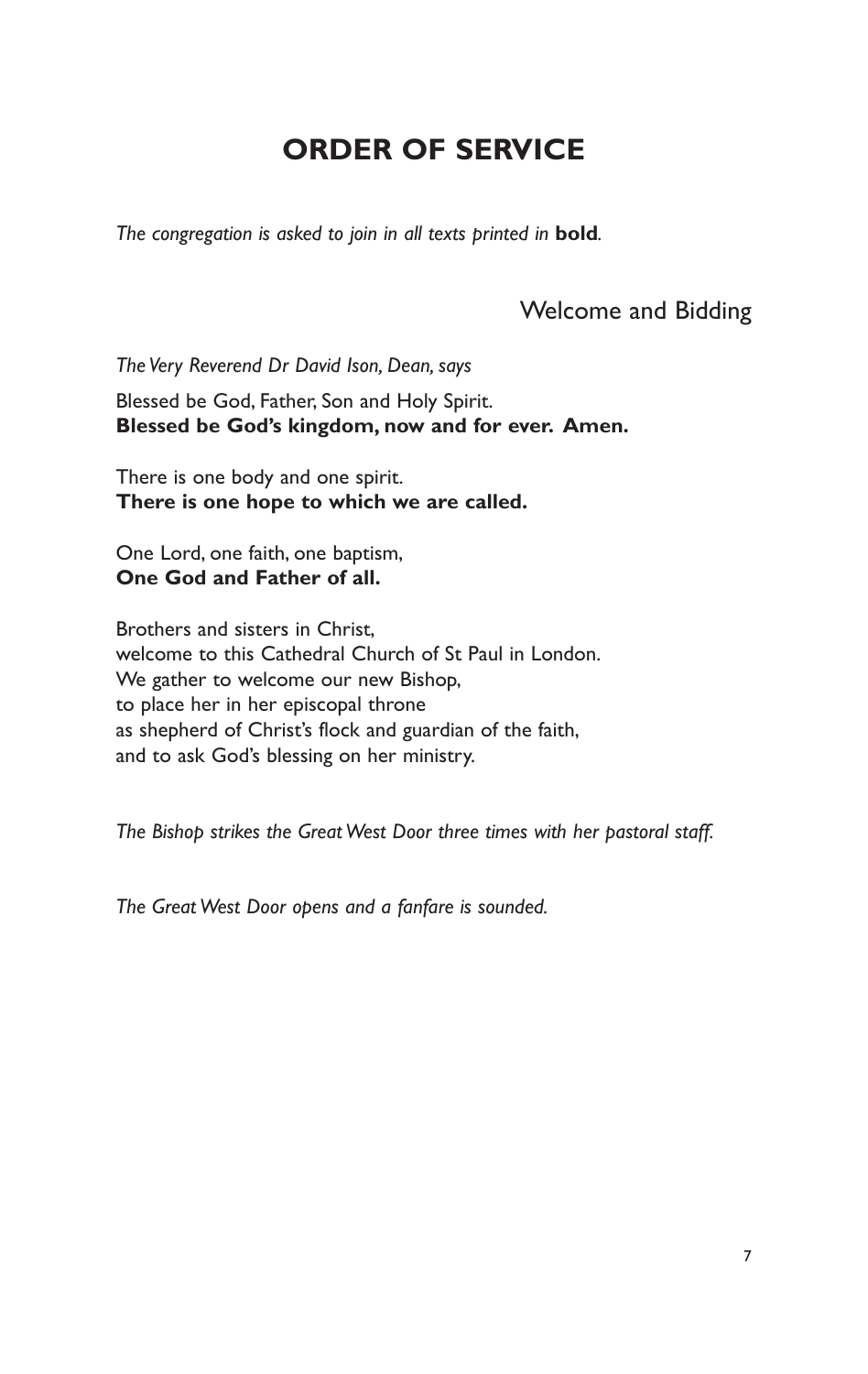**Introit** 

How good it is, how wonderful, wherever people live as one! It is like sacred oil on the head flowing down Aaron's beard, down to the collar of his robe. It is like the dew of Hermon running down the mountains of Zion. There God gives blessing: life for ever.

Words: Psalm 133 (The ICEL Psalter 1994) Music: Judith Bingham (b.1952)

specially commissioned for this service

*The Dean says*

Bishop Sarah, in the name of our Lord Jesus Christ we welcome you to your Diocese of London and to your Cathedral Church of St Paul. **In the name of the Lord, we welcome you.**

*The Bishop of London says*

Grace, mercy and peace from God our Father and the Lord Jesus Christ be with you **and also with you.**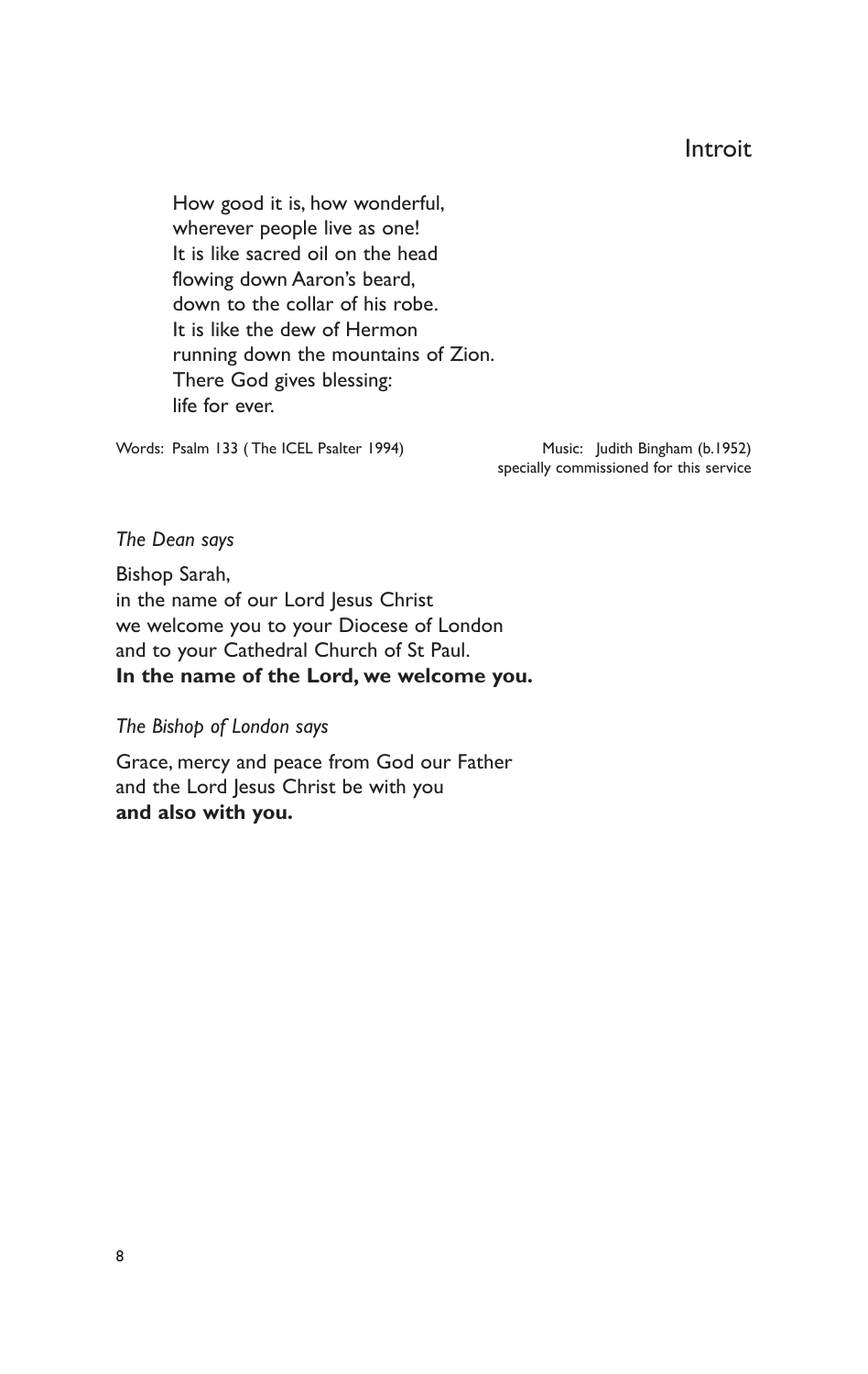## Processional Hymn

*during which the procession moves through the Nave and the Choir and Ministers take their places in the Quire and under the Dome*

**Christ is made the sure foundation, And the precious corner-stone, Who, the two walls underlying, Bound in each, binds both in one, Holy Sion's help for ever, And her confidence alone.**

**All that dedicated city, Dearly loved by God on high, In exultant jubilation Pours perpetual melody, God the One, in Threefold glory, Singing everlastingly.**

**To this temple, where we call thee, Come, O Lord of hosts, today; With thy wonted loving-kindness, Hear thy people as they pray; And thy fullest benediction Shed within its walls for ay.**

**Here vouchsafe to all thy servants Gifts of grace by prayer to gain; Here to have and hold for ever, Those good things their prayers obtain, And hereafter, in thy glory, With thy blessèd ones to reign.**

**Laud and honour to the Father, Laud and honour to the Son, Laud and honour to the Spirit, Ever Three and ever One, One in love, and One in splendour, While unending ages run.**

Words: Latin, 7<sup>th</sup> century Tune: *Westminster Abbey* Tune: *Westminster Abbey* trans. John Mason Neale (1818-66) adapted from Henry Purcell (1659-95)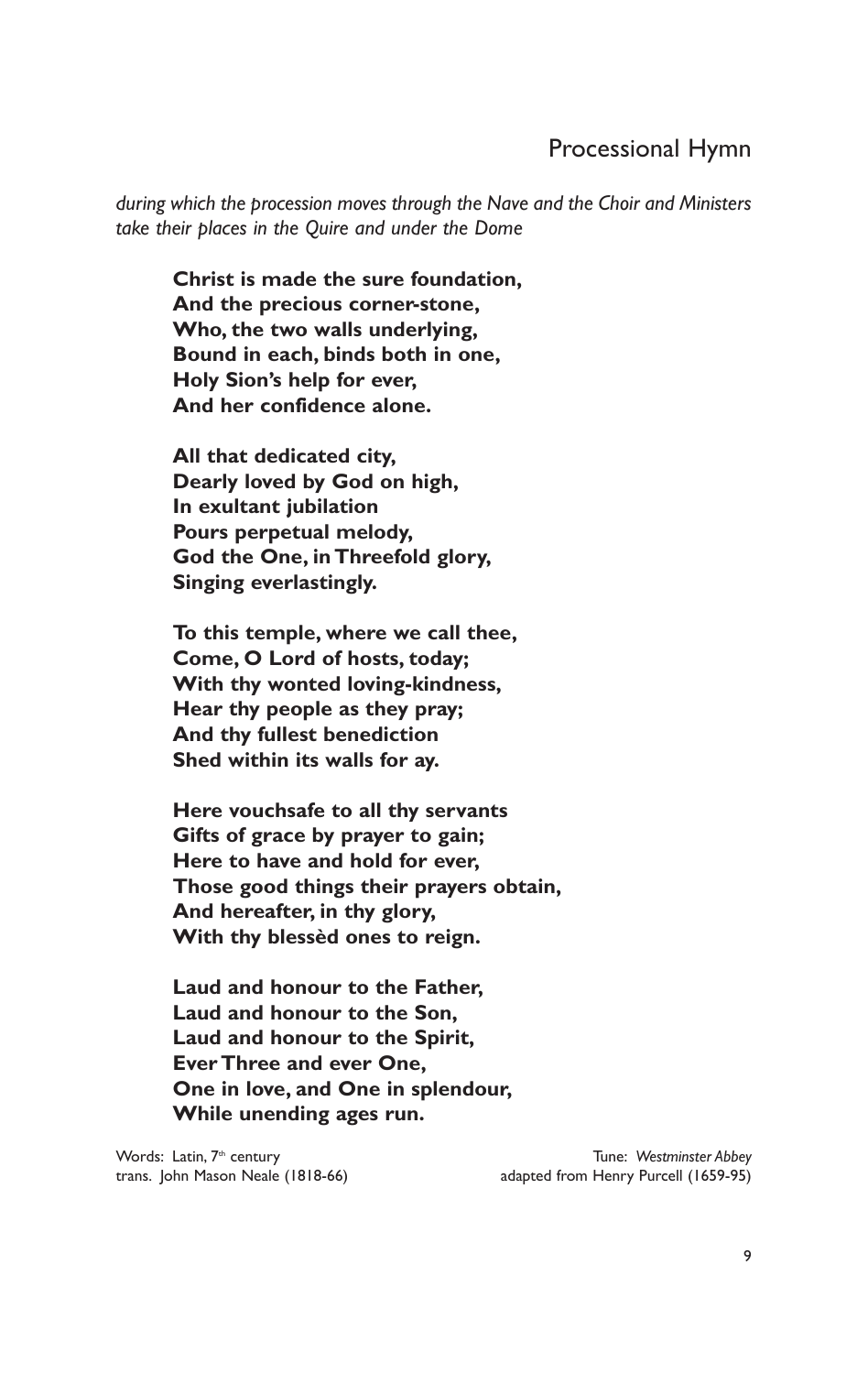## The Reading of the Mandate

*The Archdeacon of Canterbury says to the Dean*

Mr Dean, I bring you greetings from Justin, Lord Archbishop of Canterbury, and present you with his mandate for the enthronement.

*The Dean hands the mandate to the Chancellor and says*

Let the mandate be read.

*The Chancellor reads the mandate.*

## The Declaration of Assent

#### *The Preface to the Declaration of Assent is read by the Dean*

The Church of England is part of the One, Holy, Catholic and Apostolic Church, worshipping the one true God, Father, Son and Holy Spirit. It professes the faith uniquely revealed in the Holy Scriptures and set forth in the catholic creeds, which faith the Church is called upon to proclaim afresh in each generation. Led by the Holy Spirit, it has borne witness to Christian truth in its historic formularies, the Thirty-nine Articles of Religion, *The Book of Common Prayer* and the Ordering of Bishops, Priests and Deacons. In the declaration you are about to make, will you affirm your loyalty to this inheritance of faith as your inspiration and guidance under God in bringing the grace and truth of Christ to this generation and making Him known to those in your care?

#### *The Bishop says*

I, Sarah Elisabeth Mullally, do so affirm, and accordingly declare my belief in the faith which is revealed in the Holy Scriptures and set forth in the catholic creeds and to which the historic formularies of the Church of England bear witness; and in public prayer and administration of the sacraments, I will use only the forms of service which are authorized or allowed by Canon.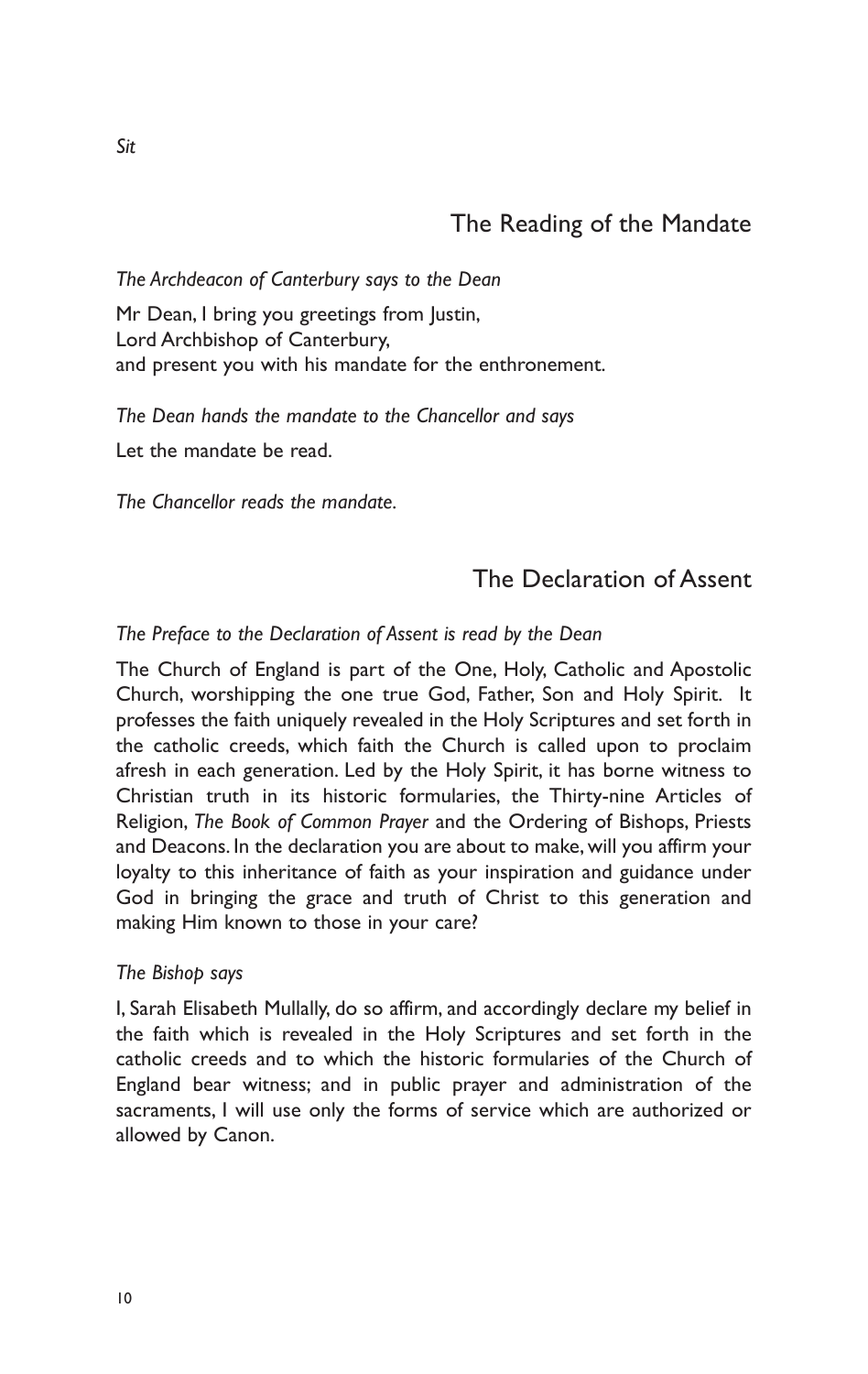#### *The Provincial Registrar says*

Bishop Sarah, on this copy of the Scriptures and before us as your witnesses, please make your Oaths of Allegiance and Due Obedience.

*The Tyndale Bible of 1526 is placed before the Bishop and she places her hand upon it.*

## The Oath of Allegiance to the Sovereign

I, Sarah Elisabeth Mullally, do swear that I will be faithful and bear true allegiance to Her Majesty Queen Elizabeth II, her heirs and successors, according to law: so help me God.

## The Oath of Due Obedience

I, Sarah Elisabeth Mullally, do swear by Almighty God that I will pay true and canonical obedience to the Lord Archbishop of Canterbury and his successors in all things lawful and honest: so help me God.

#### *The Registrar of the Cathedral says*

Let the Oath to Uphold the Statutes and Constitution of the Cathedral Church of St Paul be taken and subscribed.

## The Oath to Uphold the Statutes and Constitution of the Cathedral Church of St Paul

I, Sarah Elisabeth Mullally, do promise and swear by these Holy Gospels of God which are here before me that I will observe and cause to be observed the Constitution and Statutes of the Cathedral Church of St Paul in London; that I accept the privileges and duties appertaining to my office in this Cathedral Church; and that I will do all in my power to support and commend the Christian mission of this Cathedral Church and the Diocese of London; so help me God, and these Holy Gospels of God.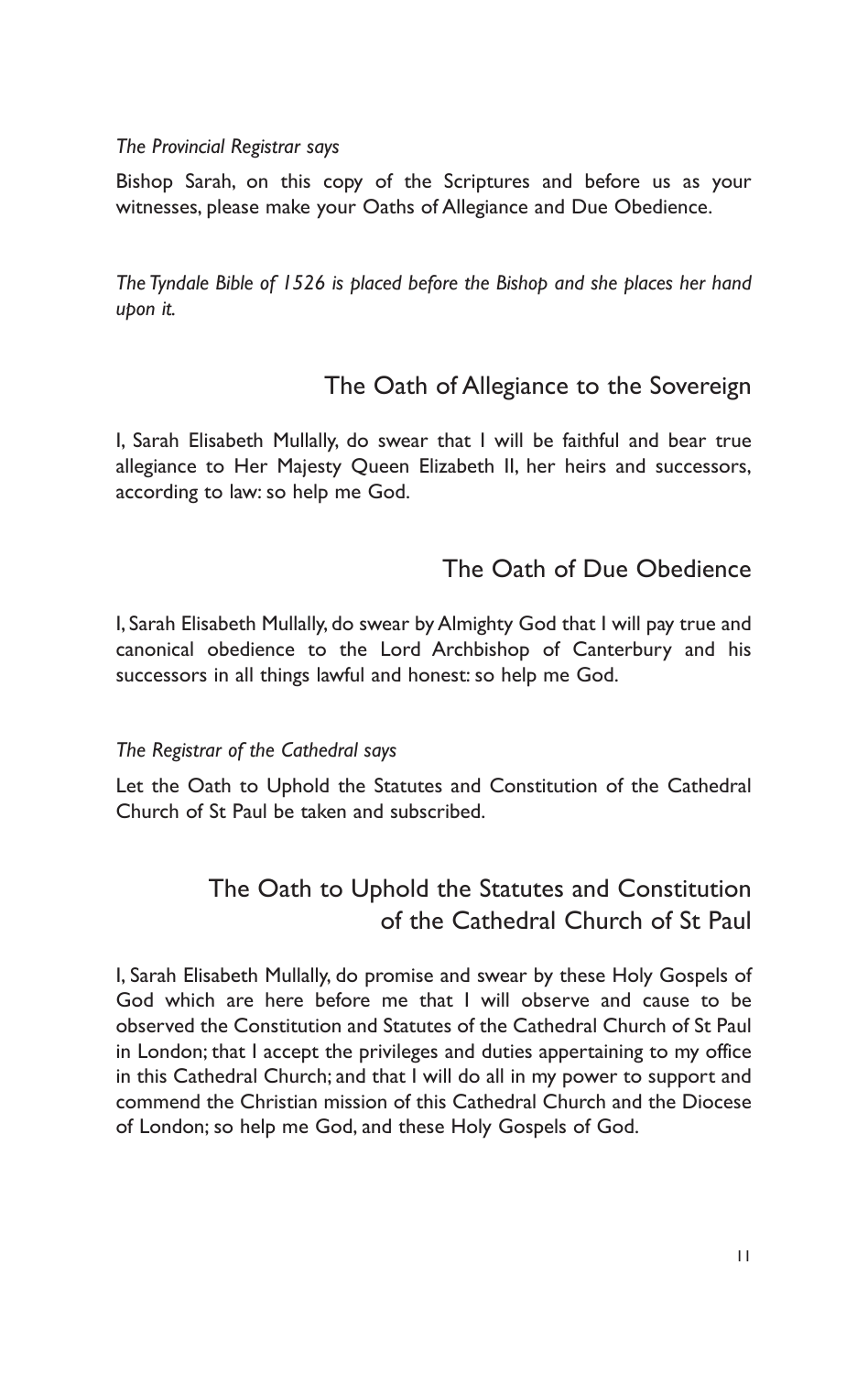## The Prayers

*The Bishop of London kneels before the altar and the following prayers are said.*

*The Archbishop of Westminster, His Eminence Cardinal Vincent Nichols, prays*

Give us, O God, wisdom to perceive you, intellect to understand you, diligence to seek you, patience to wait for you, eyes to behold you, a heart to meditate upon you and life to proclaim you, through the power of the Spirit of our Lord Jesus Christ.

(Adapted from a prayer of Benedict of Nursia, 480-543)

*The Reverend and Right Honourable The Baroness Richardson of Calow, OBE, former Moderator of the Free Churches Federal Council, continues*

Deliver us, O God, from all lukewarmness, and all dejection of spirit. Mercifully free our hearts from them, and give us a lively, zealous, active, and cheerful spirit, that we may vigorously perform whatever you command, thankfully suffer whatever you choose for us, and be ever ardent to obey in all things your holy love.

(Adapted from a prayer of John Wesley, 1703-91)

*The Very Reverend Archimandrite Aemilianos Papadakis, representing the Hierarch of the Greek Orthodox Archdiocese of Thyateira and Great Britain, His Eminence Archbishop Gregorios, continues*

We thank you, Christ and Master our God, King of the ages and Creator of all things, for all the good gifts you have given us, and especially for the participation in your pure and life-giving mysteries. We, therefore, pray to you, good and loving Lord: keep us under your protection and under the shadow of your wings. Grant that to our last breath we may with a pure conscience partake worthily of your gifts for the forgiveness of sins and for eternal life. For you are the bread of life, the source of holiness, the giver of all good things, and to you we give glory, with the Father and the Holy Spirit, now and forever and to the ages of ages.

(Adapted from a prayer of Basil the Great, c.330-79)

#### **Amen.**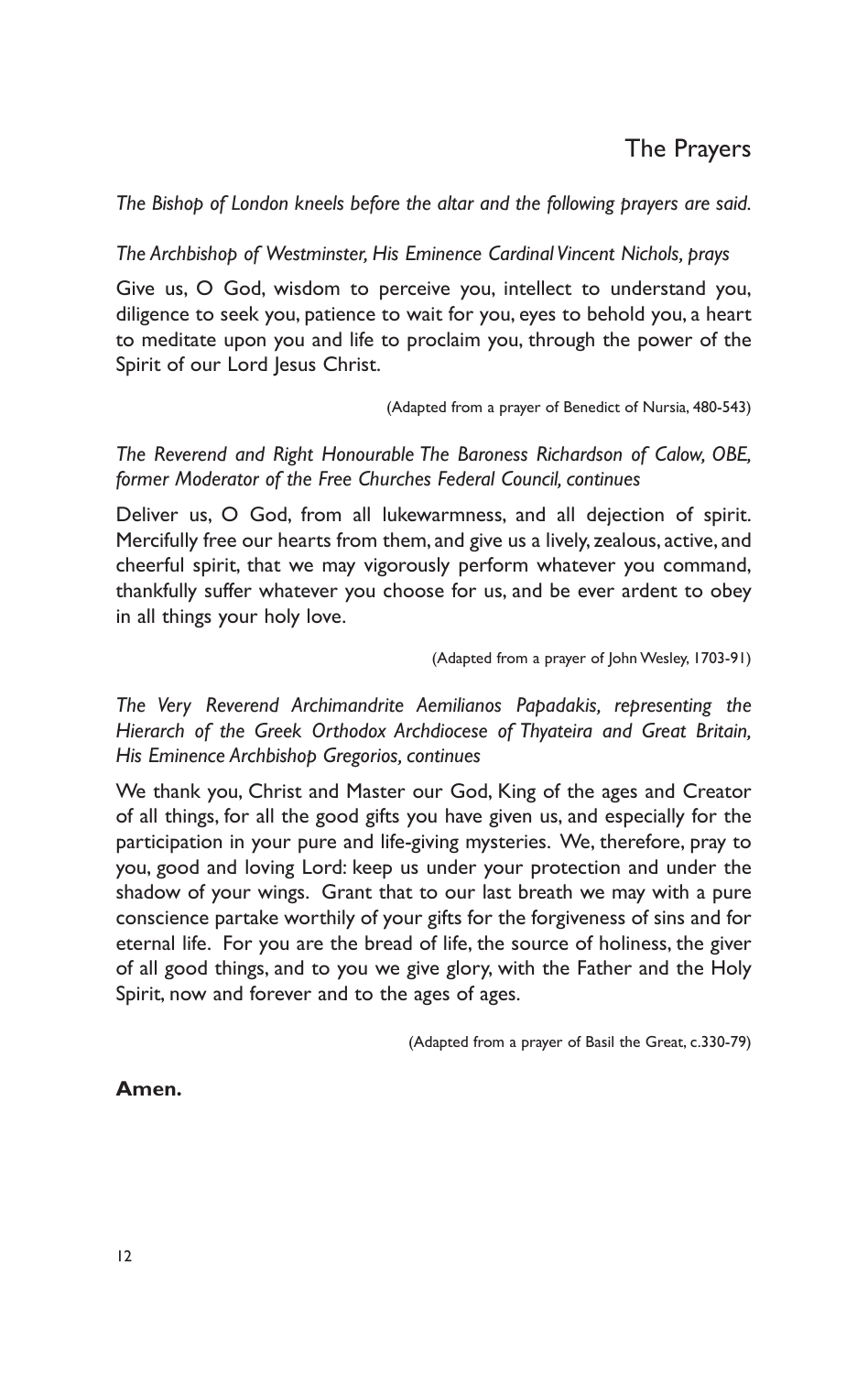## The Anointing

#### *The Reverend Canon Tricia Hillas, Canon Pastor, says*

Bishop Sarah, we come to anoint you with this oil of gladness; and sign you afresh with the sign of Christ, in the name of the Father and of the Son and of the Holy Spirit, in token that you have been called and consecrated to your new ministry.

*The Bishop of Exeter anoints the Bishop's forehead, saying* May your mind always think of Christ.

*The Bishop of Willesden anoints the Bishop's hands, saying* May your hands always be ready to bless and heal in the name of Christ.

*The Canon Pastor, says*

And may your life be filled with the power of the Holy Spirit. **Amen.**

## The Enthronement

#### *The Dean says*

Madam Archdeacon, I ask you to place Bishop Sarah in her seat according to the mandate of the Archbishop of Canterbury.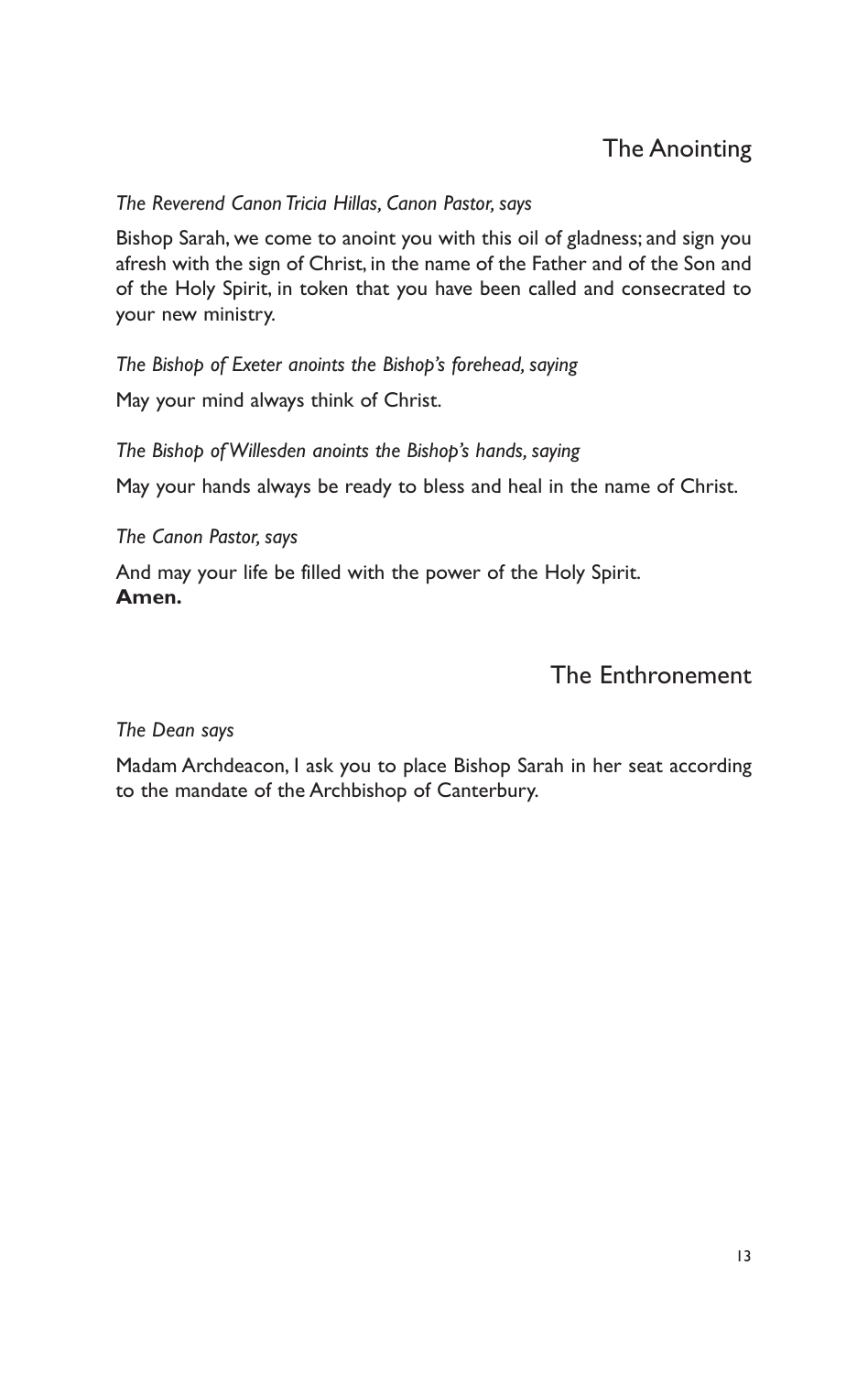*Stand*

Hymn

*during which the Archdeacon of Canterbury escorts the Bishop to the episcopal throne in the Quire accompanied by the Dean who bears the pastoral staff*

**O thou who camest from above, The pure celestial fire to impart, Kindle a flame of sacred love On the mean altar of my heart.**

**There let it for thy glory burn With inextinguishable blaze, And trembling to its source return In humble prayer, and fervent praise.**

**Jesus, confirm my heart's desire To work, and speak, and think for thee; Still let me guard the holy fire, And still stir up thy gift in me.**

**Ready for all thy perfect will, My acts of faith and love repeat, Till death thy endless mercies seal, And make my sacrifice complete.**

Words: Charles Wesley (1707-88) Charles Wesley (1707-88) Samuel Sebastian Wesley (1810-76)

*Sit*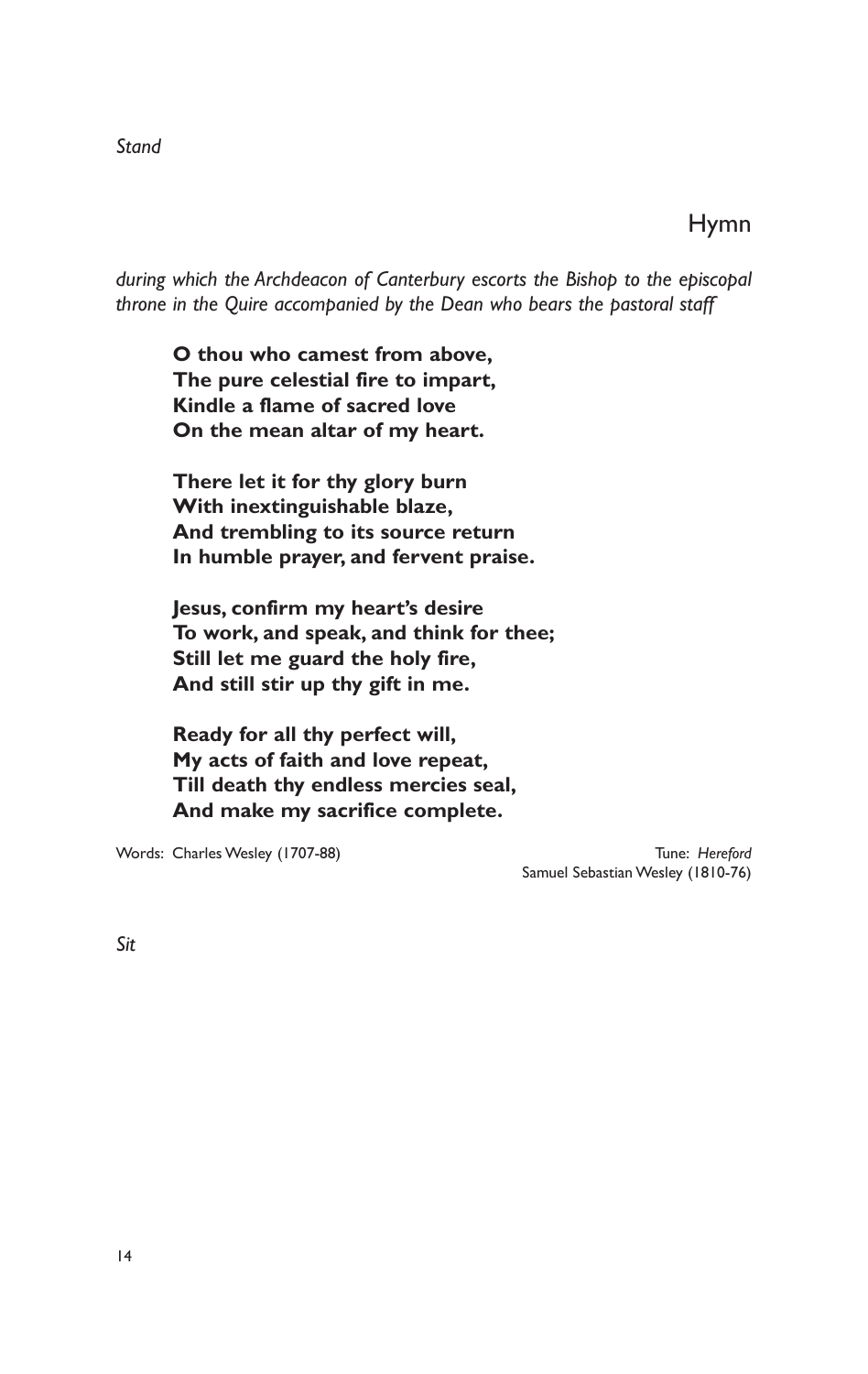*Holding the Archbishop's mandate, the Archdeacon of Canterbury places the Bishop in her cathedra, saying*

By virtue of the mandate of the Most Reverend Father in God Justin Portal, by divine providence Lord Archbishop of Canterbury, I, Joanne Kelly-Moore, Archdeacon of the Cathedral and Metropolitical Church of Christ in Canterbury, induct and install you, Sarah Elisabeth Mullally, into possession of the Bishopric of London with its rights and dignities and all its opportunities for service; and I place you in the episcopal seat of this Cathedral Church of St Paul in the City of London, in the name of our Lord Jesus Christ. **Amen.**

#### *Anisa Kamara,*

*a young person from St Stephen's,Westbourne Park, the Two Cities Area, says*

Jesus said, 'Truly, I tell you, whoever does not receive the kingdom of God as a little child will never enter it.' Bishop Sarah, always remember that you are first a child of God.

#### *The Bishop replies*

With the help of God, I will; for you I am your bishop but with you I am a Christian.

## The Blessing of the Bishop

#### *The Archdeacon of Canterbury then blesses the Bishop, saying*

May God sustain you and establish you in righteousness and holiness in the Church; and the blessing of God almighty, the Father, the Son and the Holy Spirit, be upon you and remain with you for ever. **Amen.**

## The Giving of the Pastoral Staff

#### *The Dean presents the pastoral staff to Bishop Sarah, saying*

Bishop Sarah, receive this staff, the symbol of pastoral care and succession. Keep watch over the flock of which God has appointed you shepherd. Bear it knowing that you yourself need support. Encourage the faithful, restore the lost, build up the Body of Christ, for the sake of him who gave his life for the sheep: Jesus Christ our Lord. **Amen.**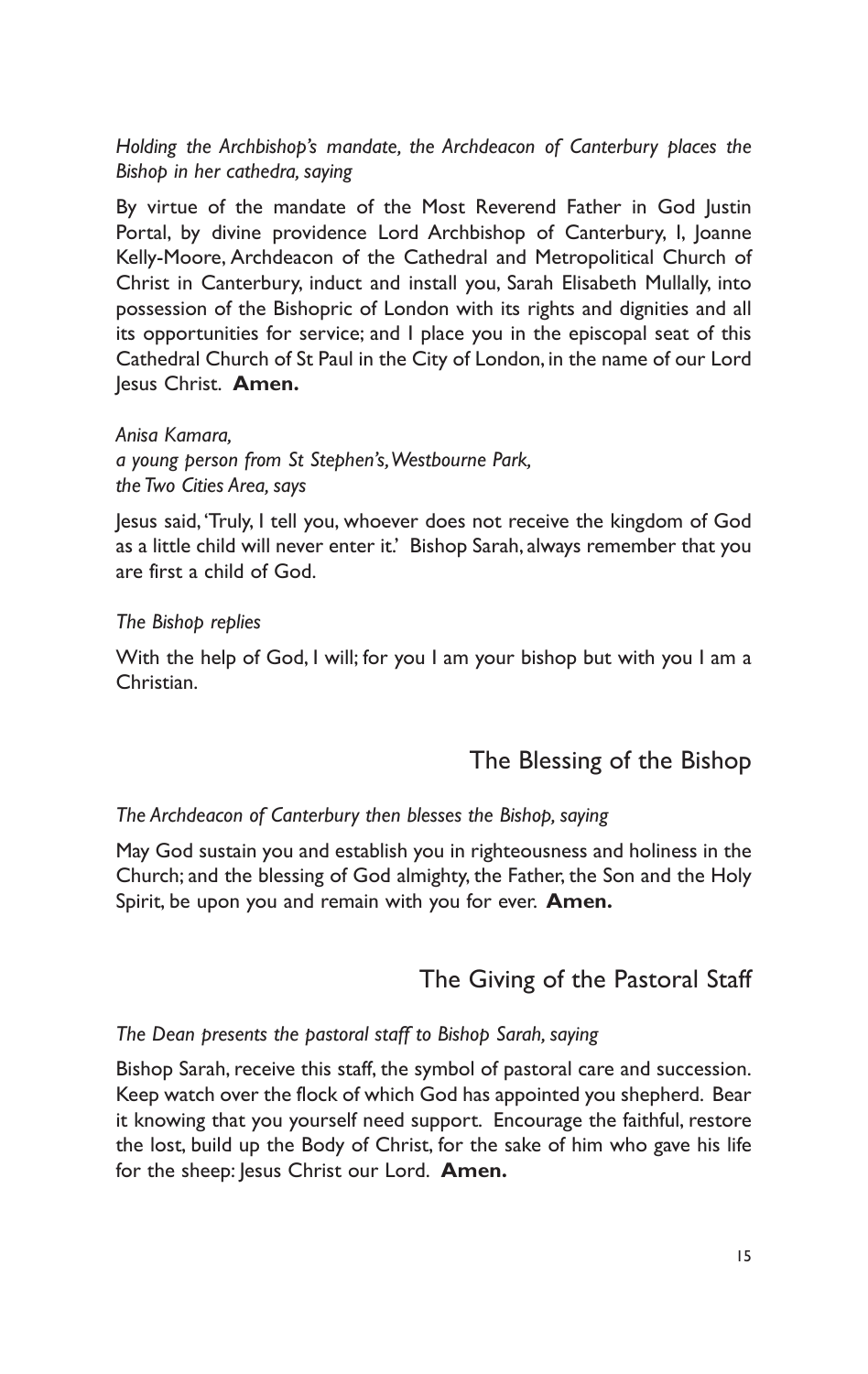#### *Stand*

### Anthem

*during which the Bishop returns to the Dome area.*

O be joyful in the Lord, all ye lands: serve the Lord with gladness, and come before his presence with a song. Be ye sure that the Lord he is God: it is he that hath made us, and not we ourselves; we are his people, and the sheep of his pasture. O go your way into his gates with thanksgiving, and into his courts with praise: be thankful unto him, and speak good of his name. For the Lord is gracious, his mercy is everlasting: and his truth endureth from generation to generation.

Glory be to the Father, and to the Son: and to the Holy Ghost; as it was in the beginning, is now, and ever shall be: world without end. Amen.

Words: Psalm 100 Music: William Walton (1902-83)

#### The Presentation

*The Dean presents the Bishop to the people, saying*

Brothers and sisters in Christ, I present to you Sarah, our Bishop, duly installed as Bishop of London.

Let us bless the Lord. **Thanks be to God.**

*The people greet the Bishop with applause and the organ sounds a flourish.*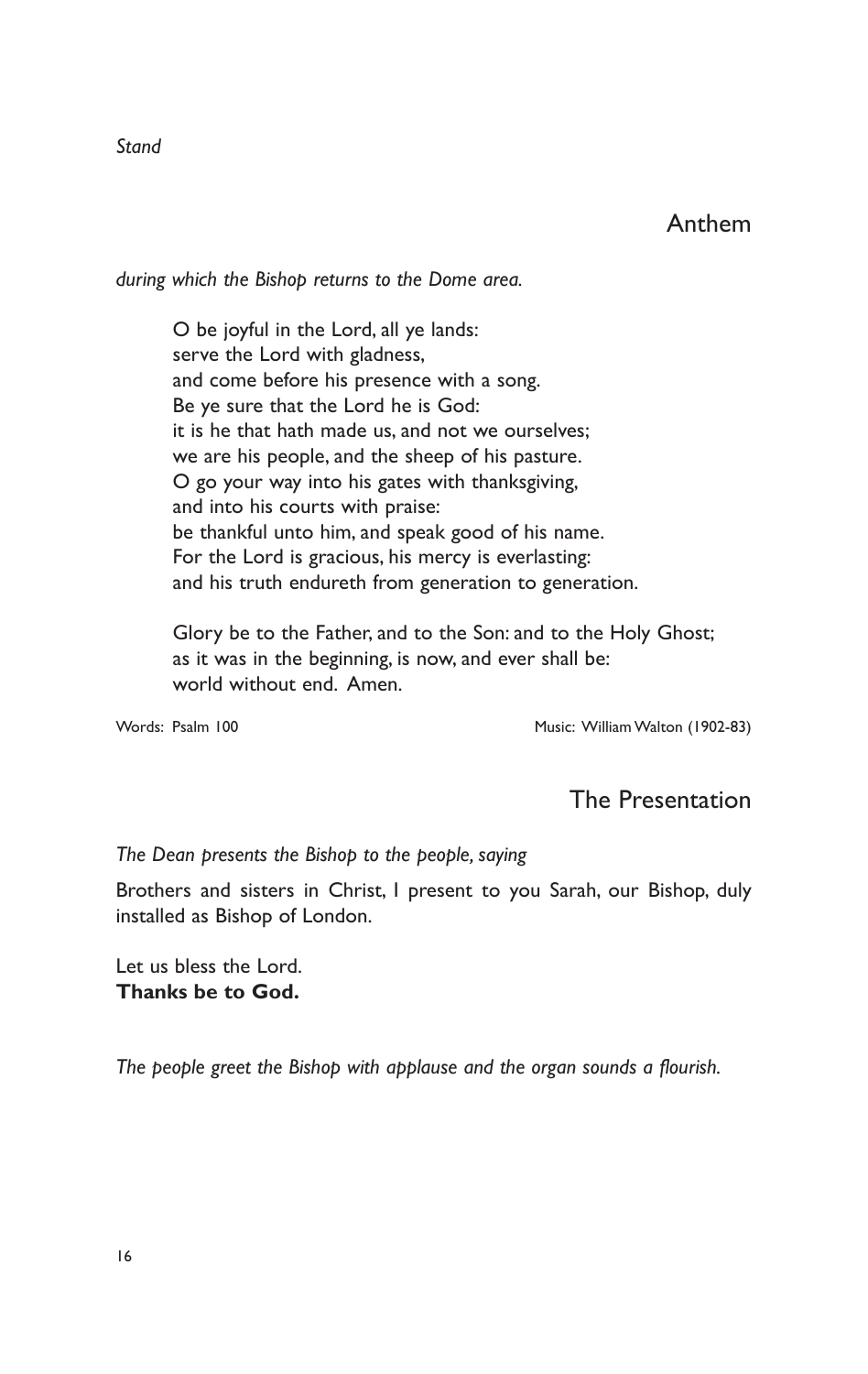*Silence is kept.*

The Collect

*The Bishop prays*

Almighty and everlasting God, by whose Spirit the whole body of the Church is governed and sanctified: hear our prayer which we offer for all your faithful people, that in their vocation and ministry they may serve you in holiness and truth to the glory of your name; through our Lord and Saviour Jesus Christ, who is alive and reigns with you, in the unity of the Holy Spirit, one God, now and for ever. **Amen.**

*Sit*

New Testament Reading

*read by*

Alderman Charles Bowman, The Right Honourable The Lord Mayor

As God's chosen ones, holy and beloved, clothe yourselves with compassion, kindness, humility, meekness, and patience. Bear with one another and, if anyone has a complaint against another, forgive each other; just as the Lord has forgiven you, so you also must forgive. Above all, clothe yourselves with love, which binds everything together in perfect harmony. And let the peace of Christ rule in your hearts, to which indeed you were called in the one body. And be thankful. Let the word of Christ dwell in you richly; teach and admonish one another in all wisdom; and with gratitude in your hearts sing psalms, hymns, and spiritual songs to God. And whatever you do, in word or deed, do everything in the name of the Lord Jesus, giving thanks to God the Father through him.

Colossians 3. 12-17

This is word of the Lord. **Thanks be to God.**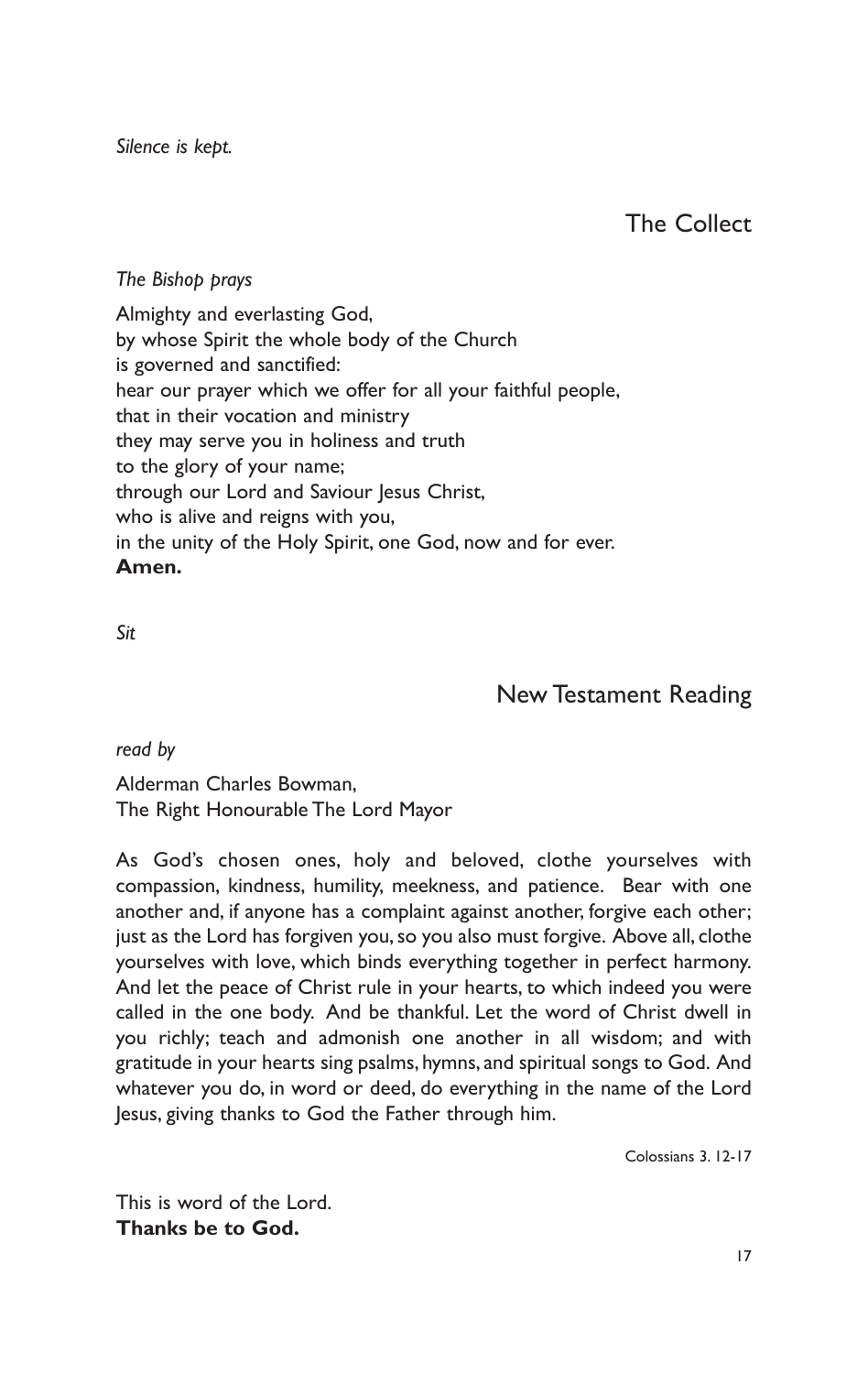*Stand*

# Gospel Reading

*Turn towards the Deacon as the procession brings the Gospel into the midst of the congregation.*

*The Choir sings*

Alleluia. I am the first and the last, says the Lord, and the living one; I was dead, and behold I am alive for evermore. Alleluia.

*The Venerable Liz Adekunle,Archdeacon of Hackney, says*

The Lord be with you **and also with you.**

Hear the Gospel of our Lord Jesus Christ according to John. **Glory to you, O Lord.**

When they had finished breakfast, Jesus said to Simon Peter,'Simon son of John, do you love me more than these?' He said to him, 'Yes, Lord; you know that I love you.' Jesus said to him, 'Feed my lambs.' A second time he said to him, 'Simon son of John, do you love me?' He said to him, 'Yes, Lord; you know that I love you.' Jesus said to him, 'Tend my sheep.' He said to him the third time,'Simon son of John, do you love me?' Peter felt hurt because he said to him the third time, 'Do you love me?' And he said to him, 'Lord, you know everything; you know that I love you.' Jesus said to him,'Feed my sheep.'

John 21. 15-17

This is the Gospel of the Lord. **Praise to you, O Christ.**

Sermon

*given by* The Bishop of London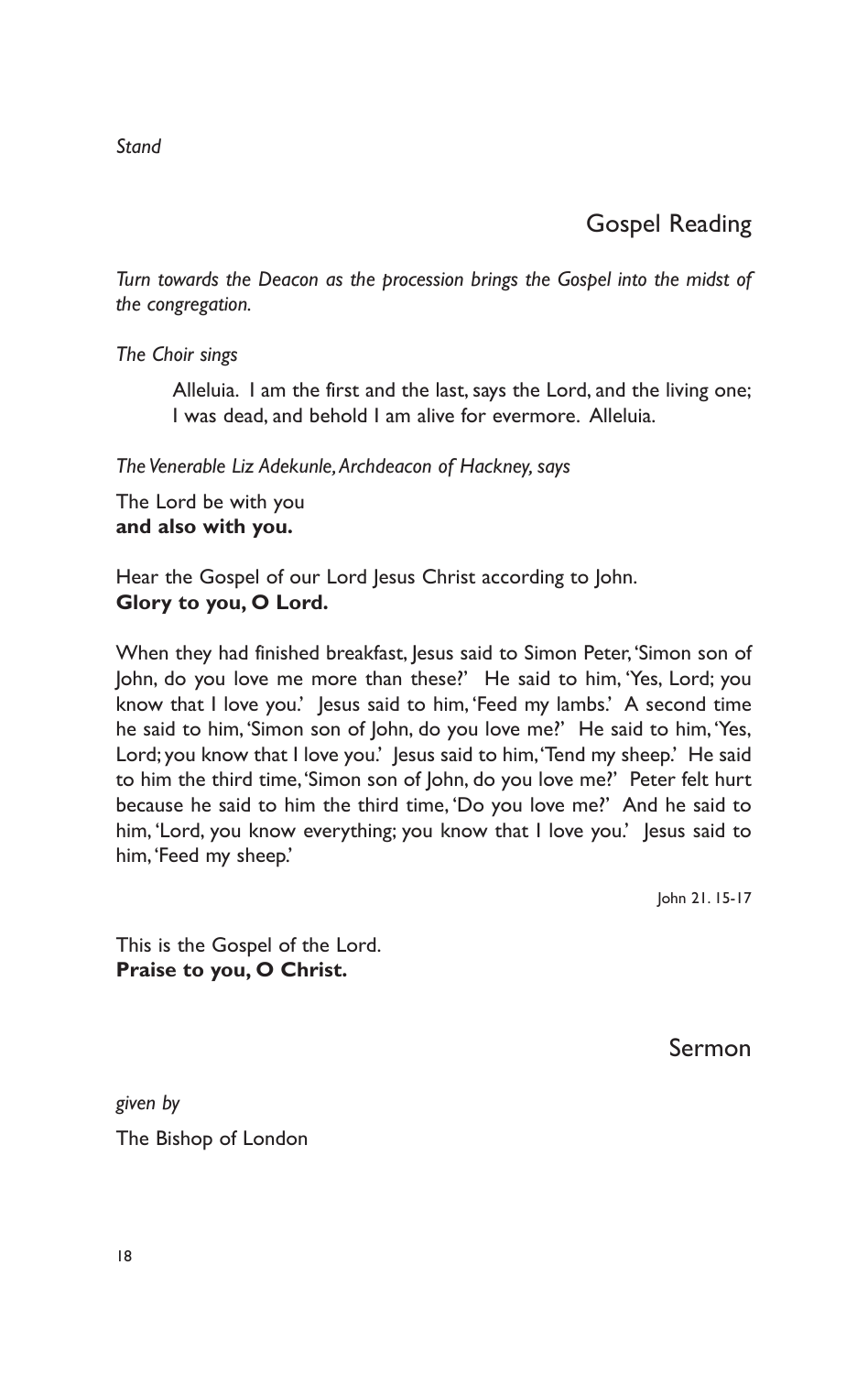## Anthem

We praise thee, O God: we acknowledge thee to be the Lord. All the earth doth worship thee: the Father everlasting. To thee all angels cry aloud: the heavens, and all the powers therein. To thee cherubin and seraphin: continually do cry, Holy, holy, holy: Lord God of Sabaoth; Heaven and earth are full of the majesty: of thy glory.

The glorious company of the apostles: praise thee. The goodly fellowship of the prophets: praise thee. The noble army of martyrs: praise thee. The holy Church throughout all the world: doth acknowledge thee; The Father: of an infinite majesty; Thine honourable, true: and only Son; Also the Holy Ghost: the Comforter.

Thou art the King of glory: O Christ. Thou art the everlasting Son: of the Father. When thou tookest upon thee to deliver man: thou didst not abhor the Virgin's womb. When thou hadst overcome the sharpness of death: thou didst open the kingdom of heaven to all believers. Thou sittest at the right hand of God: in the glory of the Father. We believe that thou shalt come: to be our judge. We therefore pray thee, help thy servants: whom thou hast redeemed with thy precious blood. Make them to be numbered with thy saints: in glory everlasting.

O Lord, save thy people: and bless thine heritage.

Govern them: and lift them up for ever.

Day by day: we magnify thee;

And we worship thy name: ever world without end.

Vouchsafe, O Lord: to keep us this day without sin.

O Lord, have mercy upon us: have mercy upon us.

O Lord, let thy mercy lighten upon us: as our trust is in thee.

O Lord, in thee have I trusted: let me never be confounded.

Words: Early Christian hymn **Music: Collegium Regale** 

Herbert Howells (1892-1983)

*Sit or kneel*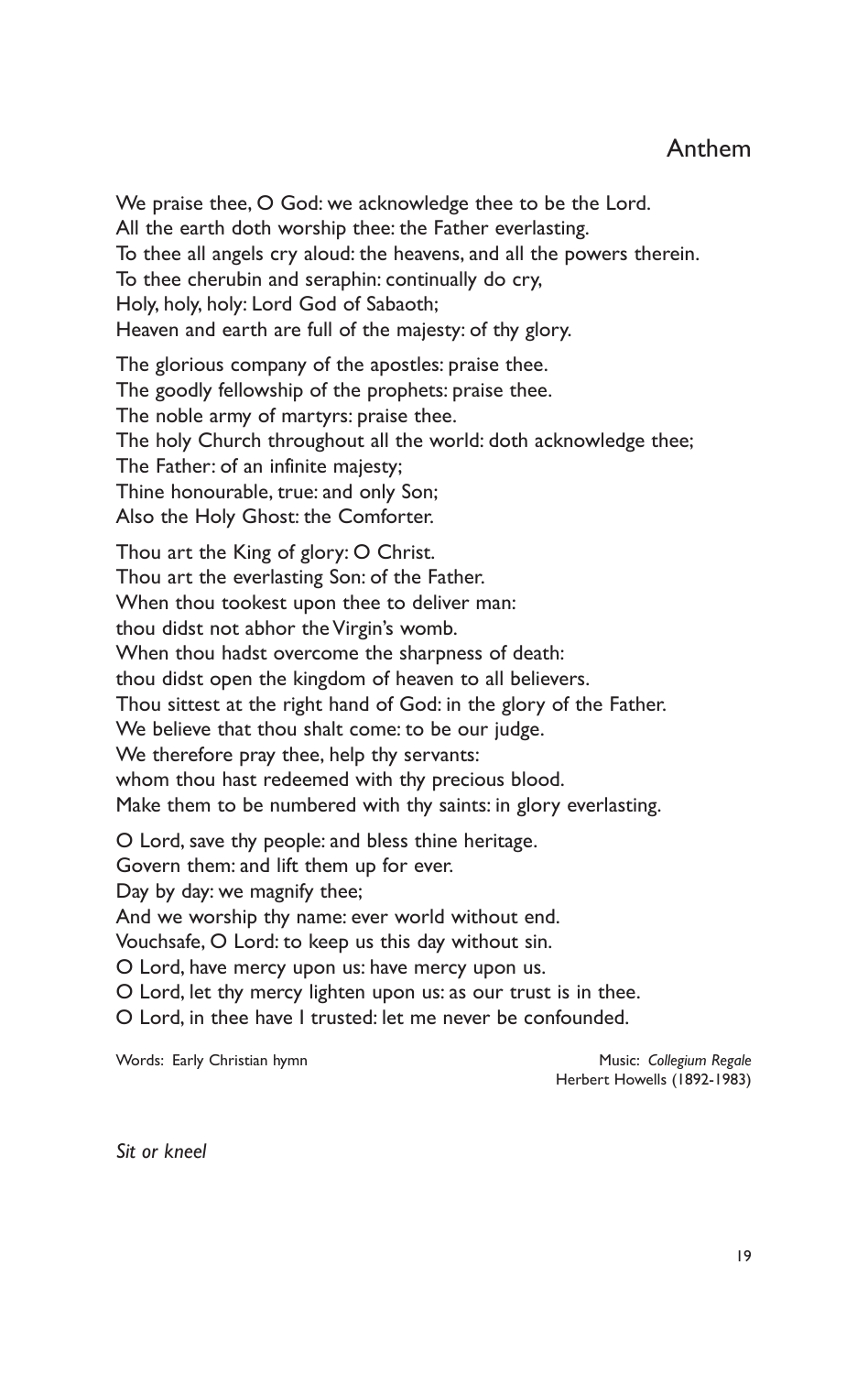## Prayers of Intercession

*led by*

The Reverend Canon Michael Hampel, Precentor, Canon in Residence

and

Youth Ambassadors from the Edmonton, Kensington, Stepney and Willesden Areas

Sylvie Hallam, Christ Church, Barnet, Edmonton Area

Kirsty Atek, Christ Church W4, Kensington Area

Joshua Owolabi, St John's Hoxton, Stepney Area

Jordan Ferrier, Twyford School, Willesden Area

We pray for the flourishing of God's gifts to his Church, saying:

Jesus, Lord of your Church, **in your mercy hear us.**

God our Father, you give us gifts that we may work together in the service of your Son: bless the leaders of your Church, that they may be firm in faith, and humble before you.

Jesus, Lord of your Church, **in your mercy hear us.**

Bless those who teach, that they may increase our understanding, and be open to your word for them.

Jesus, Lord of your Church, **in your mercy hear us.**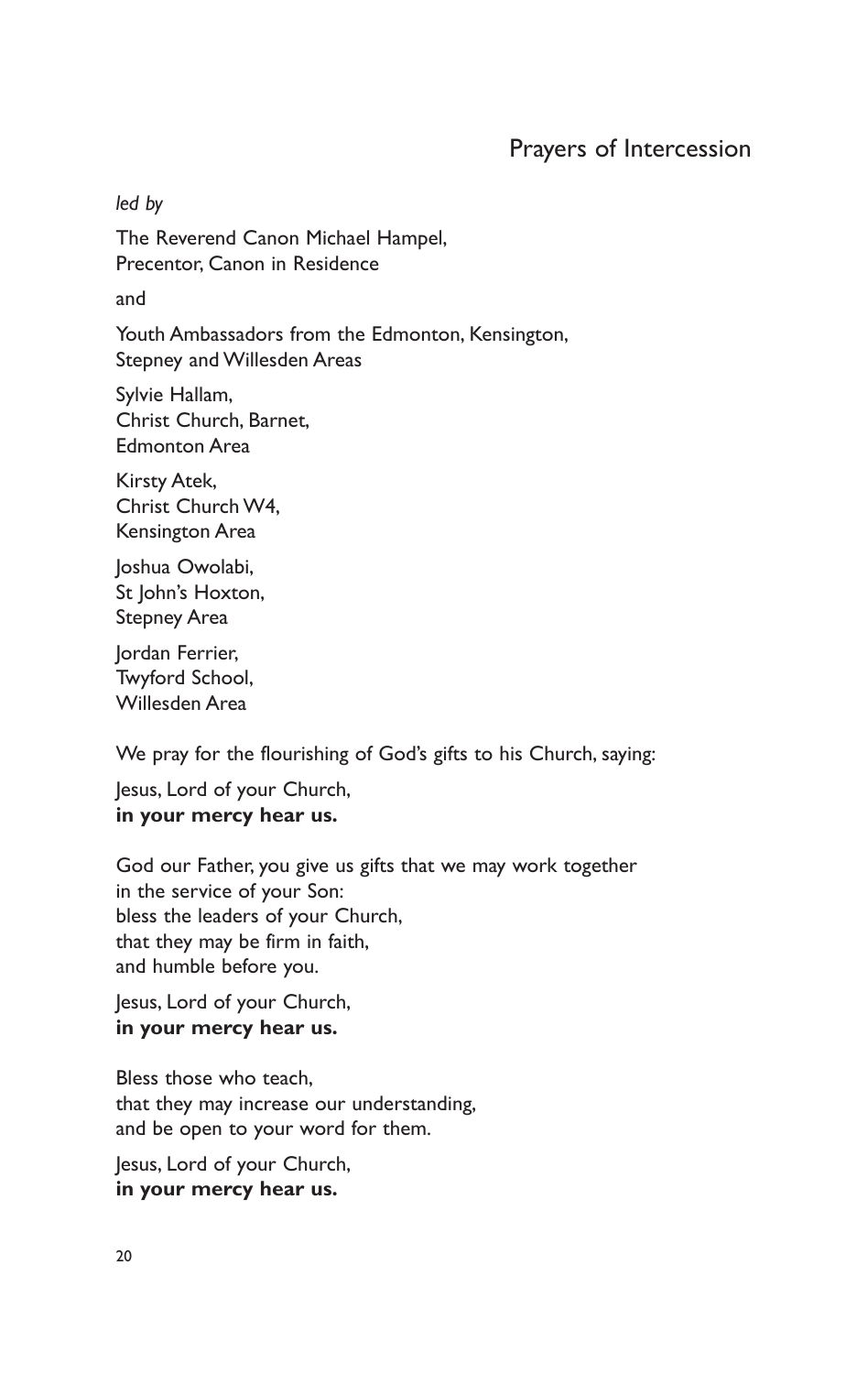Bless those who minister healing, that they may bring wholeness to others, yet know your healing in themselves.

Jesus, Lord of your Church, **in your mercy hear us.**

Bless those through whom you speak, that they may proclaim your word in power, yet open their ears to your gentle whisper.

Jesus, Lord of your Church, **in your mercy hear us.**

Bless Sarah called to be our Bishop that she may shepherd your people in London and be loved by them in your name.

Jesus, Lord of your Church, **in your mercy hear us.**

Bless those who work in your world today, that in the complexity of their daily lives they may live for you, fulfil your purposes, and seek your kingdom first.

Jesus, Lord of your Church, **in your mercy hear us.**

Bless London, that its cities and its boroughs, its faith and its communities, its needs and its plenty may be a blessing to your people.

Jesus, Lord of your Church, **in your mercy hear us.**

Bless those who are uncertain of their gifts and those who are powerless in this world's eyes, that they may be made strong in your gift of the Holy Spirit.

Jesus, Lord of your Church, **in your mercy hear us.**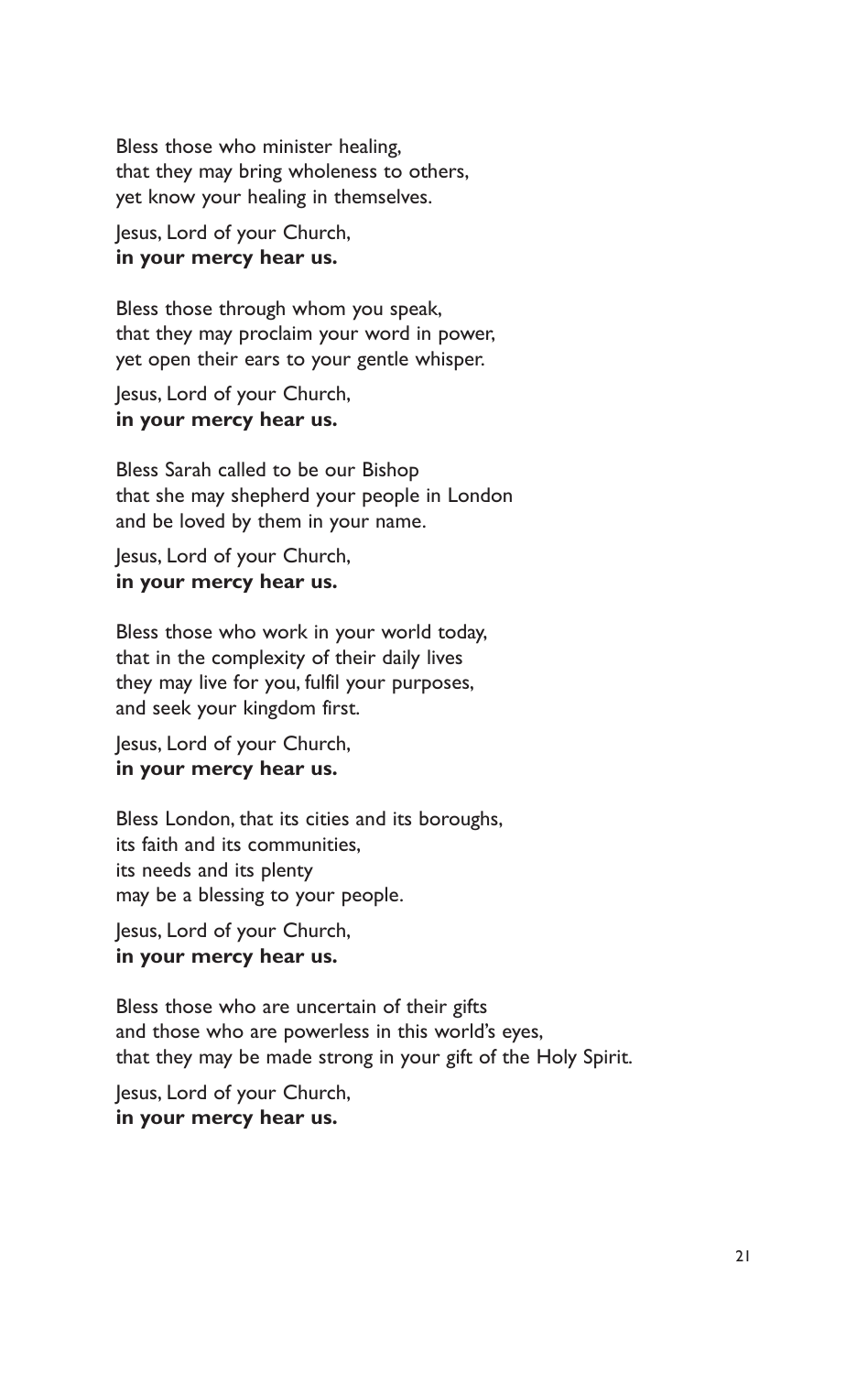As our Saviour has taught us, so we pray:

**Our Father, who art in heaven, hallowed be thy name; thy kingdom come; thy will be done; on earth as it is in heaven. Give us this day our daily bread. And forgive us our trespasses, as we forgive those who trespass against us. And lead us not into temptation; but deliver us from evil. For thine is the kingdom, the power and the glory, for ever and ever. Amen.**

*Stand*

The Blessing

*The Bishop pronounces the blessing, saying*

The Father, whose glory fills the heavens, cleanse you by his holiness and send you to proclaim his word. **Amen.**

The Son, who has ascended to the heights, pour upon you the riches of his grace. **Amen.**

The Holy Spirit, the Comforter, equip you and strengthen you in your ministry. **Amen.**

And the blessing of God almighty, the Father, the Son, and the Holy Spirit, be among you and remain with you always. **Amen.**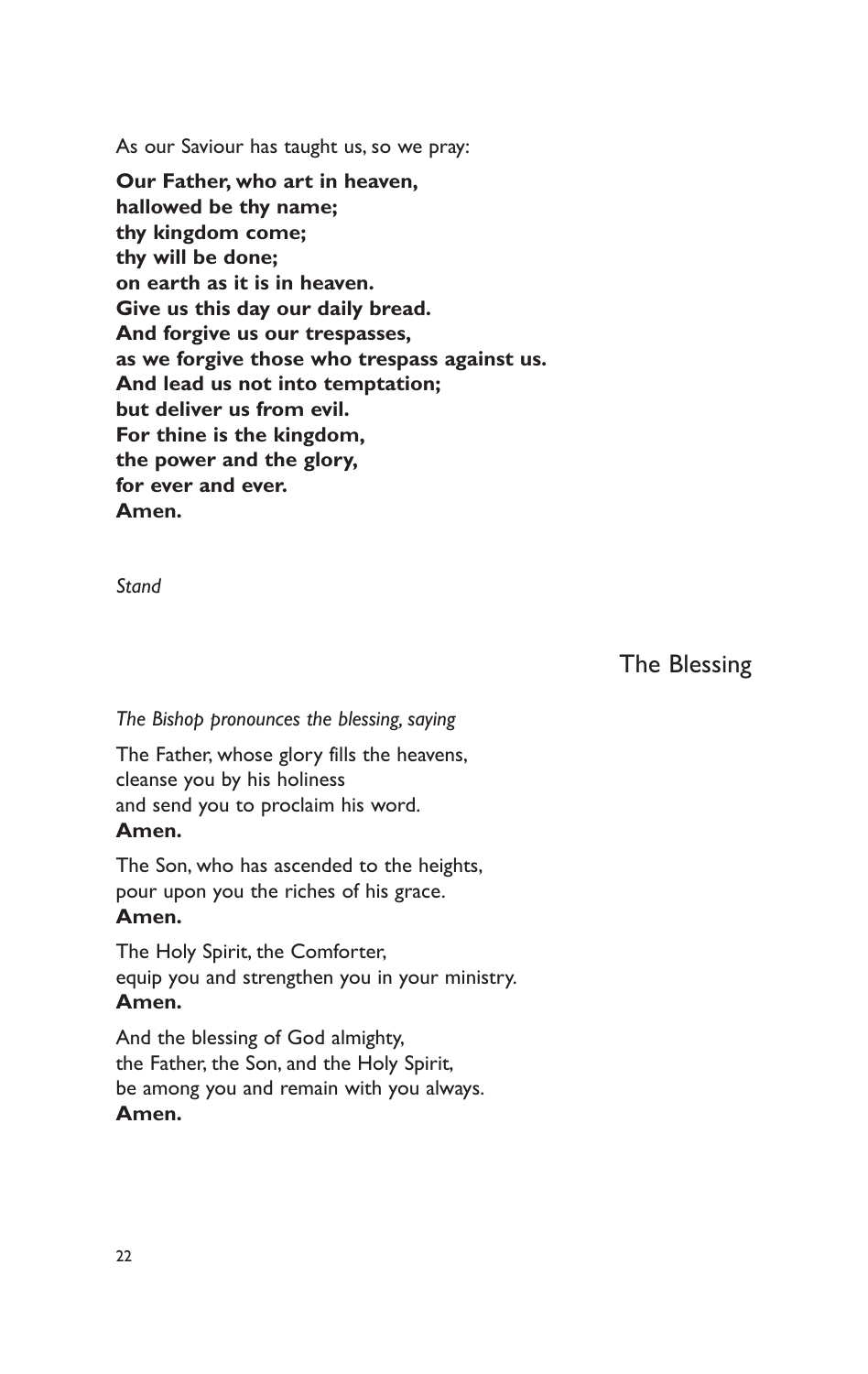## Hymn

*during which the Bishop moves to the Dome altar*

**There's a wideness in God's mercy Like the wideness of the sea; There's a kindness in his justice Which is more than liberty. There is no place where earth's sorrows Are more felt than up in heaven; There is no place where earth's failings Have such kindly judgement given.**

#### *The Bishop says*

Go in peace to love and serve the Lord. **in the name of Christ. Amen.**

> **For the love of God is broader Than the measure of our mind; And the heart of the Eternal Is most wonderfully kind. But we make his love too narrow By false limits of our own; And we magnify his strictness With a zeal he will not own.**

**There is plentiful redemption In the blood that has been shed; There is joy for all the members In the sorrows of the Head. There is grace enough for thousands Of new worlds as great as this; There is room for fresh creations In that upper home of bliss.**

**If our love were but more simple, We should take him at his word; And our lives would be all gladness In the joy of Christ our Lord.**

Words: Frederick William Faber (1814-63), alt. Tune: Corvedale

Maurice Bevan (1921-2006) Vicar Choral of St Paul's (1949-89)